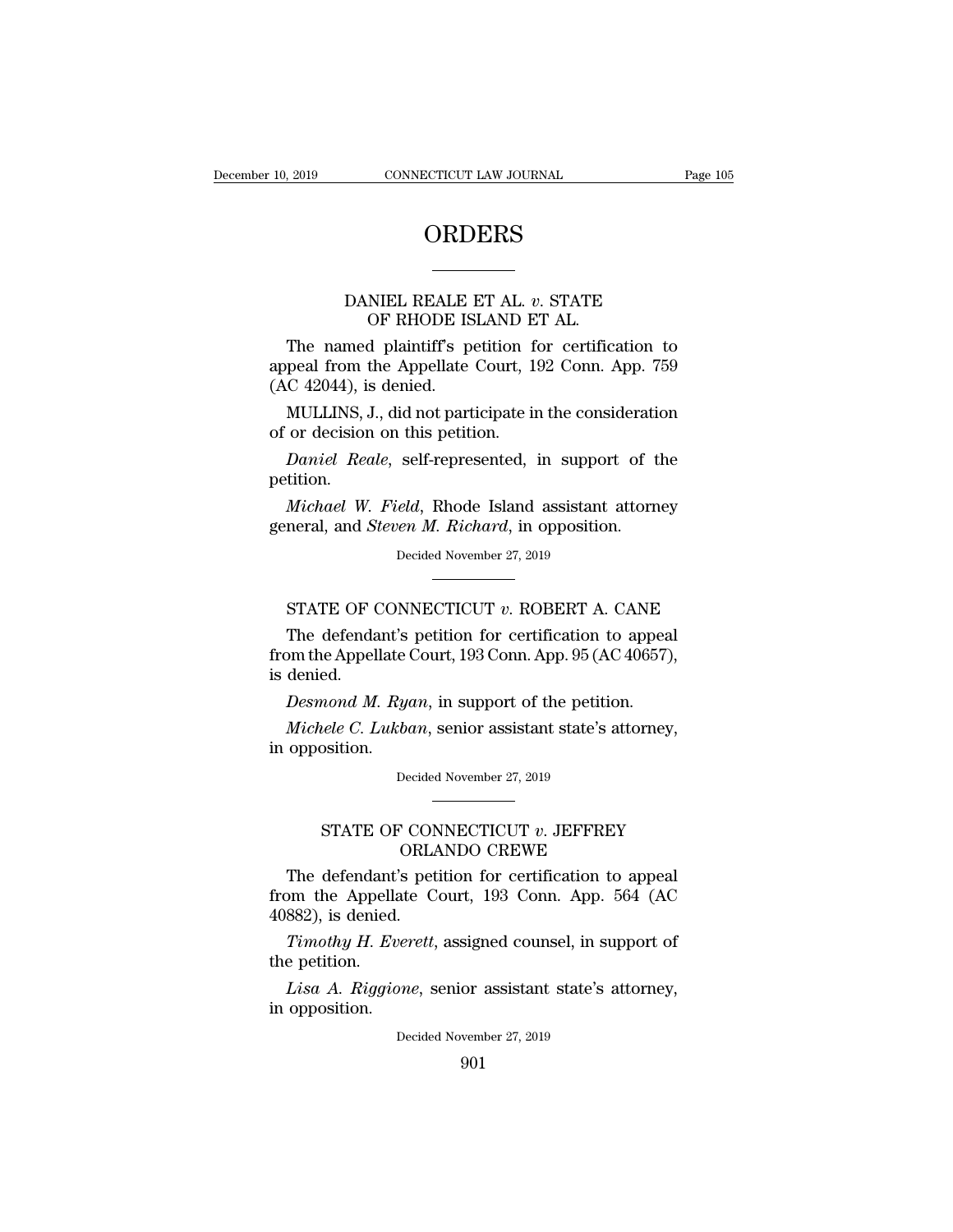# CONNECTICUT LAW JOURNAL December 10, 20<br>902 ORDERS 334 Conn.

## CONNECTICUT LAW JOURNAL December 10, 2019<br>
ORDERS 334 Conn.<br>
STATE OF CONNECTICUT *v*. ANDREW M. SENTEMENTES ORDERS 334<br>
M. SENTEMENTES<br>
Section for certification to a<br>
Section for certification to a<br>
Section for certification to a<br>
Section for certification to a<br>
Section for certification to a<br>
Section for certification to a<br>
Se

ORDERS 334 Conn.<br>
STATE OF CONNECTICUT *v*. ANDREW<br>
M. SENTEMENTES<br>
The defendant's petition for certification to appeal<br>
om the Appellate Court, 193 Conn. App. 906 (AC FROM STATE OF CONNECTICUT  $v$ . ANDREW<br>
M. SENTEMENTES<br>
The defendant's petition for certification to appeal<br>
from the Appellate Court, 193 Conn. App. 906 (AC<br>
41331), is denied. STATE OF CONNECTICUT  $v$ . ANDREW<br>
M. SENTEMENTES<br>
The defendant's petition for certification to appeal<br>
from the Appellate Court, 193 Conn. App. 906 (AC<br>
41331), is denied.<br> *Lisa J. Steele*, assigned counsel, in support FIATE OF CONNECTICUT *v*. ANDREW<br> *M.* SENTEMENTES<br>
The defendant's petition for certification to appeal<br>
om the Appellate Court, 193 Conn. App. 906 (AC<br>
331), is denied.<br> *Lisa J. Steele*, assigned counsel, in support of The defendant's petition for certification to appeal<br>
pm the Appellate Court, 193 Conn. App. 906 (AC<br>
331), is denied.<br> *Lisa J. Steele*, assigned counsel, in support of the<br>
tition.<br> *Timothy F. Costello*, assistant state

petition.

opposition. Timothy F. Costello, assistant state's attorney, in prosition.<br>Decided November 27, 2019 Timothy F. Costello, assistant state's attorney, in<br>position.<br>Decided November 27, 2019<br>STATE OF CONNECTICUT *v*. WAGNER GOMES<br>The defendant's petition for certification to appeal

position.<br>Decided November 27, 2019<br>TATE OF CONNECTICUT  $v$ . WAGNER GOMES<br>The defendant's petition for certification to appeal<br>pm the Appellate Court, 193 Conn. App. 79 (AC 41364),<br>granted limited to the following issues: from the Appellate Court, 193 Conn. App. 79 (AC 41364), STATE OF CONNECTICUT  $v$ . WAGNER GO.<br>The defendant's petition for certification to<br>from the Appellate Court, 193 Conn. App. 79 (AC is granted, limited to the following issues:<br>"1. Did the Appellate Court correctly conclu STATE OF CONNECTICUT  $v$ . WAGNER GOMES<br>
The defendant's petition for certification to appeal<br>
om the Appellate Court, 193 Conn. App. 79 (AC 41364),<br>
granted, limited to the following issues:<br>
"1. Did the Appellate Court c

STATE OF CONNECTICUT  $v$ . WAGNER GOMES<br>The defendant's petition for certification to appeal<br>from the Appellate Court, 193 Conn. App. 79 (AC 41364),<br>is granted, limited to the following issues:<br>"1. Did the Appellate Court The defendant's petition for certification to appeal<br>from the Appellate Court, 193 Conn. App. 79 (AC 41364),<br>is granted, limited to the following issues:<br>"1. Did the Appellate Court correctly conclude that<br>the trial court' The defendant's petit<br>from the Appellate Court<br>is granted, limited to the<br>"1. Did the Appellate<br>the trial court's 'investig<br>tion did not mislead th<br>the defendant?<br>"2. Should this court granted, limited to the following issues:<br>
"1. Did the Appellate Court correctly conclude that<br>
e trial court's 'investigative inadequacy' jury instruc-<br>
on did not mislead the jury or otherwise prejudice<br>
e defendant?<br>
"2 <sup>4</sup>1. Did the Appellate Court correctly conclude that<br>the trial court's 'investigative inadequacy' jury instruc-<br>tion did not mislead the jury or otherwise prejudice<br>the defendant?<br><sup>42</sup>. Should this court overrule or limit

1. Did the Appenate Court correctly conclude that<br>the trial court's 'investigative inadequacy' jury instruc-<br>tion did not mislead the jury or otherwise prejudice<br>the defendant?<br>"2. Should this court overrule or limit its d denied and the survey is also allows the defendant?<br>tion did not mislead the jury or otherwise prejudice<br>the defendant?<br>"2. Should this court overrule or limit its decisions<br>in *State* v. *Williams*, 169 Conn. 322, 363 A.2 (2011), as they relate to the 'investigative independent and State v. Williams, 169 Conn. 322, 363 A.2d 72 (1975), and State v. Collins, 299 Conn. 567, 10 A.3d 1005, cert. denied, 565 U.S. 908, 132 S. Ct. 314, 181 L. Ed. "2. Should this court overrule or limit its decisions<br>in *State v. Williams*, 169 Conn. 322, 363 A.2d 72 (1975),<br>and *State v. Collins*, 299 Conn. 567, 10 A.3d 1005, cert.<br>denied, 565 U.S. 908, 132 S. Ct. 314, 181 L. Ed. "2. Should this court overrule or limit its decisions<br>in *State* v. Williams, 169 Conn. 322, 363 A.2d 72 (1975),<br>and *State* v. Collins, 299 Conn. 567, 10 A.3d 1005, cert.<br>denied, 565 U.S. 908, 132 S. Ct. 314, 181 L. Ed. in State v. Williams, 169 Conn. 32:<br>
and State v. Collins, 299 Conn. 56<br>
denied, 565 U.S. 908, 132 S. Ct. 3:<br>
(2011), as they relate to the 'inve-<br>
jury instruction, and invoke its s<br>
to prescribe an investigative inade<br> *Lisa J. Steele*, assigned counsel, in support of the time-<br>*Lisa J. Steele*, and invoke its supervisory authority<br>prescribe an investigative inadequacy authority<br>prescribe an investigative inadequacy instruction as<br>oposed *The instruction, and invoke its supervisory authority*<br>prescribe an investigative inadequacy instruction as<br>oposed by the defendant?"<br>*Lisa J. Steele*, assigned counsel, in support of the<br>itiion.<br>*Timothy J. Sugrue*, assi

petition.

opposition. Timothy J. Sugrue, assistant state's attorney, in position.<br>Decided November 27, 2019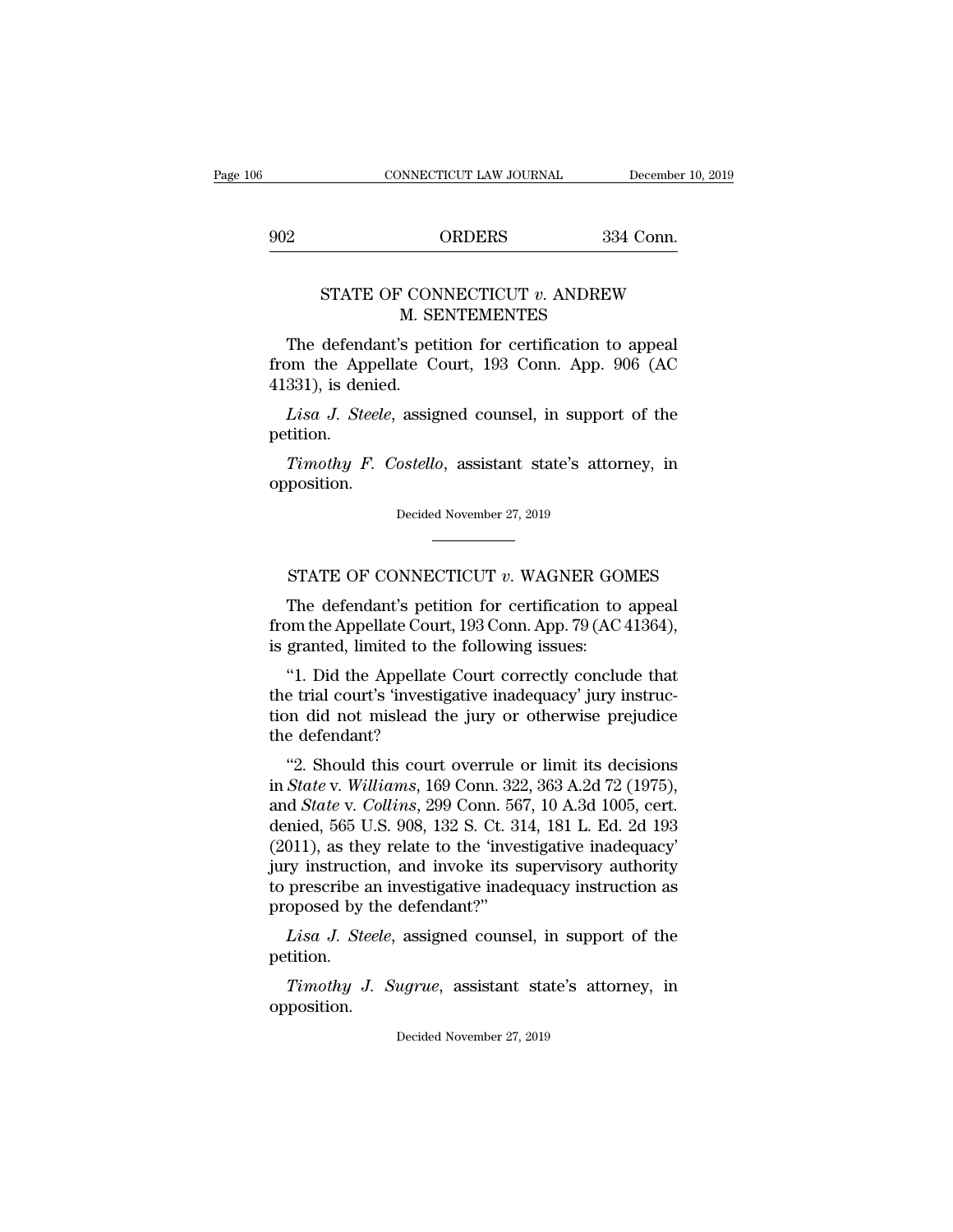| 10, 2019                                                                                 | CONNECTICUT LAW JOURNAL | Page 107 |
|------------------------------------------------------------------------------------------|-------------------------|----------|
|                                                                                          |                         |          |
| 334 Conn.                                                                                | <b>ORDERS</b>           | 903      |
| BARBARA AYRES $v$ . GEORGE AYRES<br>The defendant's petition for certification to appeal |                         |          |

4 Conn. ORDERS 903<br>
BARBARA AYRES v. GEORGE AYRES<br>
The defendant's petition for certification to appeal<br>
pm the Appellate Court, 193 Conn. App. 224 (AC From the Appellate Court, 193 Conn. App. 224 (AC 41548), is denied. 334 Conn.<br>BARBARA AYI<br>The defendant's pet<br>from the Appellate C<br>41548), is denied.<br>Jeffrey D. Ginzberg, *BARBARA AYRES v. GEORGE AYRES*<br>The defendant's petition for certification to appeal<br>pm the Appellate Court, 193 Conn. App. 224 (AC<br>548), is denied.<br>*Jeffrey D. Ginzberg*, in support of the petition.<br>Decided November 27, 2 Expediator For externements.<br>
ate Court, 193 Conn. App.<br>
<br>
2berg, in support of the peti<br>
Decided November 27, 2019 is denied.<br> *is denied.*<br> *vy D. Ginzberg*, in support of the petition.<br>
Decided November 27, 2019<br> **BARBARA AYRES** *v.* **GEORGE AYRES**<br>
plaintiff's cross petition for certification to

Jeffrey D. Ginzberg, in support of the petition.<br>
Decided November 27, 2019<br> **EXARBARA AYRES v. GEORGE AYRES**<br>
The plaintiff's cross petition for certification to<br>
peal from the Appellate Court, 193 Conn. App. 224<br>
C. 4154 BARBARA AYRES v. GEORGE AYRES<br>The plaintiff's cross petition for certification to<br>appeal from the Appellate Court, 193 Conn. App. 224<br>(AC 41548), is denied. Decided Nove<br>
Machine BARBARA AYRES<br>
The plaintiff's cross per<br>
appeal from the Appellate<br>
(AC 41548), is denied.<br>
Stephanie M. Weaver, in **STEPHAN STEP 3 CONGE AYRES**<br>The plaintiff's cross petition for certification to<br>peal from the Appellate Court, 193 Conn. App. 224<br>C 41548), is denied.<br>*Stephanie M. Weaver*, in support of the petition.<br>Decided November 27 The plaintiff's cross petition for certification to<br>appeal from the Appellate Court, 193 Conn. App. 224<br>(AC 41548), is denied.<br>*Stephanie M. Weaver*, in support of the petition.<br>Decided November 27, 2019 For the state of the petition.<br>
Fightanic *M. Weaver*, in support of the petition.<br>
Decided November 27, 2019<br>
DANIEL KLEIN *v*. QUINNIPIAC UNIVERSITY<br>
The plaintiff's petition for certification to appeal from

Stephanie M. Weaver, in support of the petition.<br>Decided November 27, 2019<br>DANIEL KLEIN v. QUINNIPIAC UNIVERSITY<br>The plaintiff's petition for certification to appeal from<br>e Appellate Court, 193 Conn. App. 469 (AC 41964), i Decided November 27, 2019<br>DANIEL KLEIN v. QUINNIPIAC UNIVERSITY<br>The plaintiff's petition for certification to appeal from<br>the Appellate Court, 193 Conn. App. 469 (AC 41964), is<br>granted, limited to the following issues: DANIEL KLEIN v. QUINNIPIAC UNIVER<br>The plaintiff's petition for certification to ap<br>the Appellate Court, 193 Conn. App. 469 (AC<br>granted, limited to the following issues:<br>"1. Did the Appellate Court correctly conc DANIEL KLEIN  $v$ . QUINNIPIAC UNIVERSITY<br>
The plaintiff's petition for certification to appeal from<br>
e Appellate Court, 193 Conn. App. 469 (AC 41964), is<br>
anted, limited to the following issues:<br>
"1. Did the Appellate Cour

DANIEL KLEIN  $v$ . QUINNIPIAC UNIVERSITY<br>The plaintiff's petition for certification to appeal from<br>the Appellate Court, 193 Conn. App. 469 (AC 41964), is<br>granted, limited to the following issues:<br>"1. Did the Appellate Cour The plaintiff's petition for certification to appeal from<br>the Appellate Court, 193 Conn. App. 469 (AC 41964), is<br>granted, limited to the following issues:<br>"1. Did the Appellate Court correctly conclude that<br>the trial court The plaintiff spettion for certification to appear from<br>the Appellate Court, 193 Conn. App. 469 (AC 41964), is<br>granted, limited to the following issues:<br>"1. Did the Appellate Court correctly conclude that<br>the trial court h the Appenate Court, 193 Conn. App. 409 (*A* granted, limited to the following issues:<br>"1. Did the Appellate Court correctly content that properly decided to instregarding the duty of care owed by a lan trespasser but not t "1. Did the Appellate Court correctly conclude that<br>e trial court had properly decided to instruct the jury<br>garding the duty of care owed by a landowner to a<br>sepasser but not to instruct the jury regarding the<br>ty of care o 1. Did the Appellate Court correctly conclude that<br>the trial court had properly decided to instruct the jury<br>regarding the duty of care owed by a landowner to a<br>trespasser but not to instruct the jury regarding the<br>duty of the trial court had pregarding the duty of<br>trespasser but not the duty of care owed to<br>"2. If the answer<br>the Appellate Court<br>was harmless?"<br>KAHN, J., did not

Supering the sepasser but not to instruct the jury regarding the ty of care owed to a licensee?<br>"2. If the answer to the first question is 'no,' dide Appellate Court correctly conclude that the error as harmless?"<br>KAHN, J. duty of care owed to a licensee?<br>
"2. If the answer to the first<br>
the Appellate Court correctly co<br>
was harmless?"<br>
KAHN, J., did not participate ir<br>
or decision on this petition.<br>
Steven D. Jacobs, in support o <sup>42</sup>. If the answer to the first question is 'no,' did the Appellate Court correctly conclude that the error was harmless?"<br>KAHN, J., did not participate in the consideration of or decision on this petition.<br>*Steven D. Jac* e Appellate Court correctly conclude<br>*James E.* Wildem to the contraction.<br>*Jacobs*, in support of the p<br>*James E. Wildes*, in opposition.<br>*Decided November 27, 2019* 

Steven D. Jacobs, in support of the petition.<br>James E. Wildes, in opposition.<br>Decided November 27, 2019